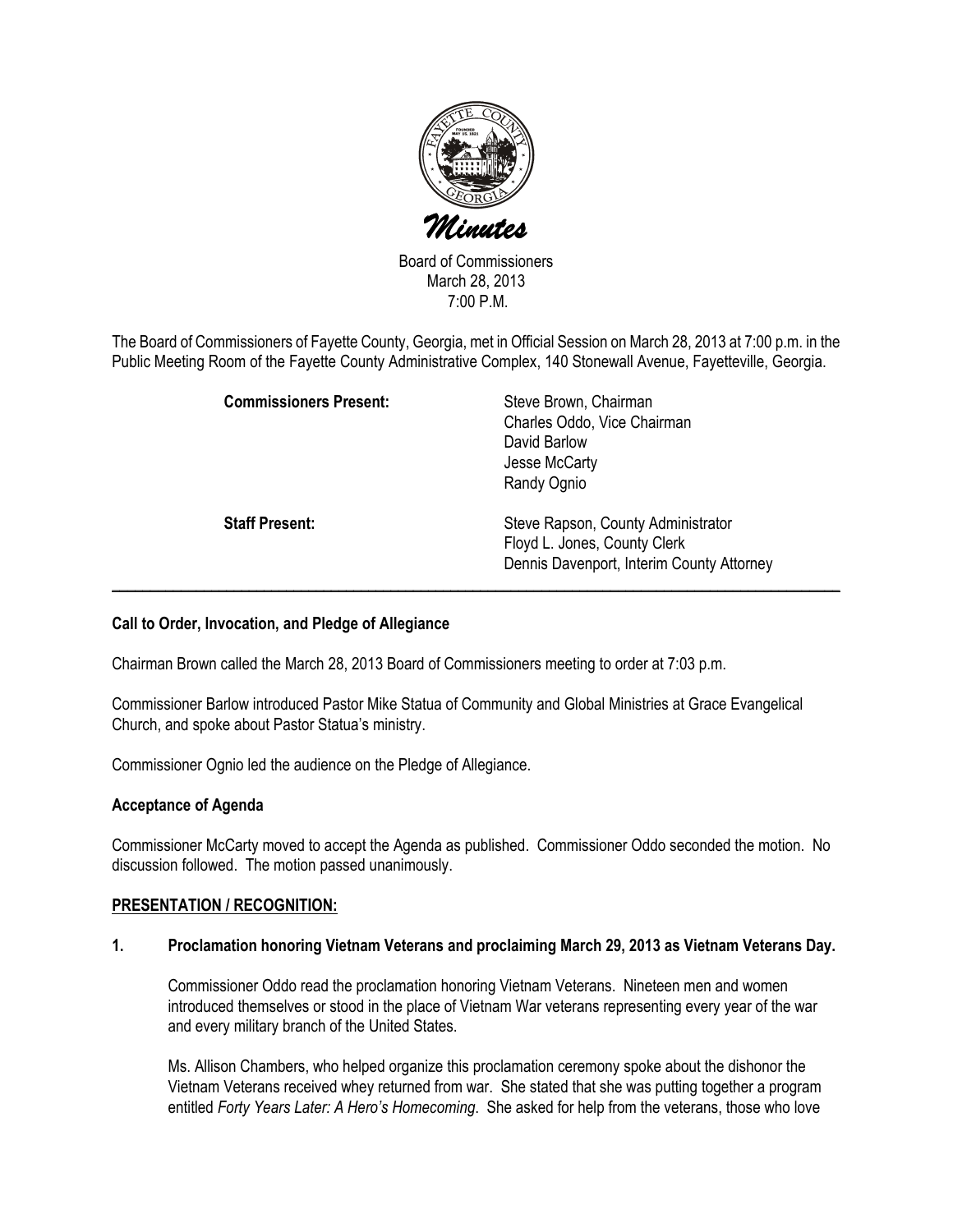the veterans, and all who wanted to help. She envisioned a parade, a program of speakers, and music from the speakers. She asked to hear from the veterans. She said she has already received a lot of support, but she asked for more. She thanked the Board for giving her the opportunity to speak.

The entire room packed with Fayette County citizens applauded the Vietnam Veterans in attendance.

A copy of the request and proclamation, identified as "Attachment 1", follow these minutes and are made an official part hereof.

# 2. Proclamation of March 28, 2013 as "Atlanta Suburban Alumnae Chapter of Delta Sigma Theta Sorority, Inc. Day".

Commissioner David Barlow read the proclamation making March 28, 2013 "Atlanta Suburban Chapter of Delta Sigma Theta Sorority, Inc. Day." A copy of the request and proclamation, identified as "Attachment 2", follow these minutes and are made an official part hereof.

# 3. Proclamation of March 28, 2013 as "East Point / College Park (EPCP) Alumnae Chapter of Delta Sigma Theta Incorporated."

Commissioner David Barlow read the proclamation making March 28, 2013 "East Point / College Park Alumnae Chapter of Delta Sigma Theta Incorporated" Day. A copy of the request and proclamation, identified as "Attachment 3", follow these minutes and are made an official part hereof.

# 4. Presentation of the National Weather Service "Storm Ready" Community designation for 2013-2015.

Emergency Management Agency Director Pete Nelms spoke about the National Weather Service's "Storm Ready Recognition Program." He spoke about how Fayette County has been recognized as a "Storm Ready Community both in the past and today. Mr. Keith Stillman, who is the meteorologist in charge of the weather service in Peachtree City, spoke about the Storm Ready program. He also spoke about Fayette County's work, role, and benefits by being a Storm Ready Community. Fire Chief Scarborough also acknowledged Mr. George Knight who volunteers with Fayette County's Public Safety Division. A copy of the request, identified as "Attachment 4", follows these minutes and is made an official part hereof.

# 5. Proclamation recognizing the J.C. Booth Middle School's Science Olympiad Team's state championship win.

Chairman Brown introduced the J.C. Booth Middle School's Science Olympiad Team, and he read a proclamation from Governor Nathan Deal honoring the J.C. Booth Middle School's Science Olympiad Team's state championship win. Chairman Brown then spoke about the team's science project, and asked the team to give a demonstration of their music. Chairman Brown introduced Ms. Tammy Pakulski, who leads the Science Olympiad Team. Ms. Pakulski spoke about the work, achievements, and aspirations made by the Science Olympiad Team. A copy of the request and proclamation, identified as "Attachment 5", follow these minutes and are made an official part hereof.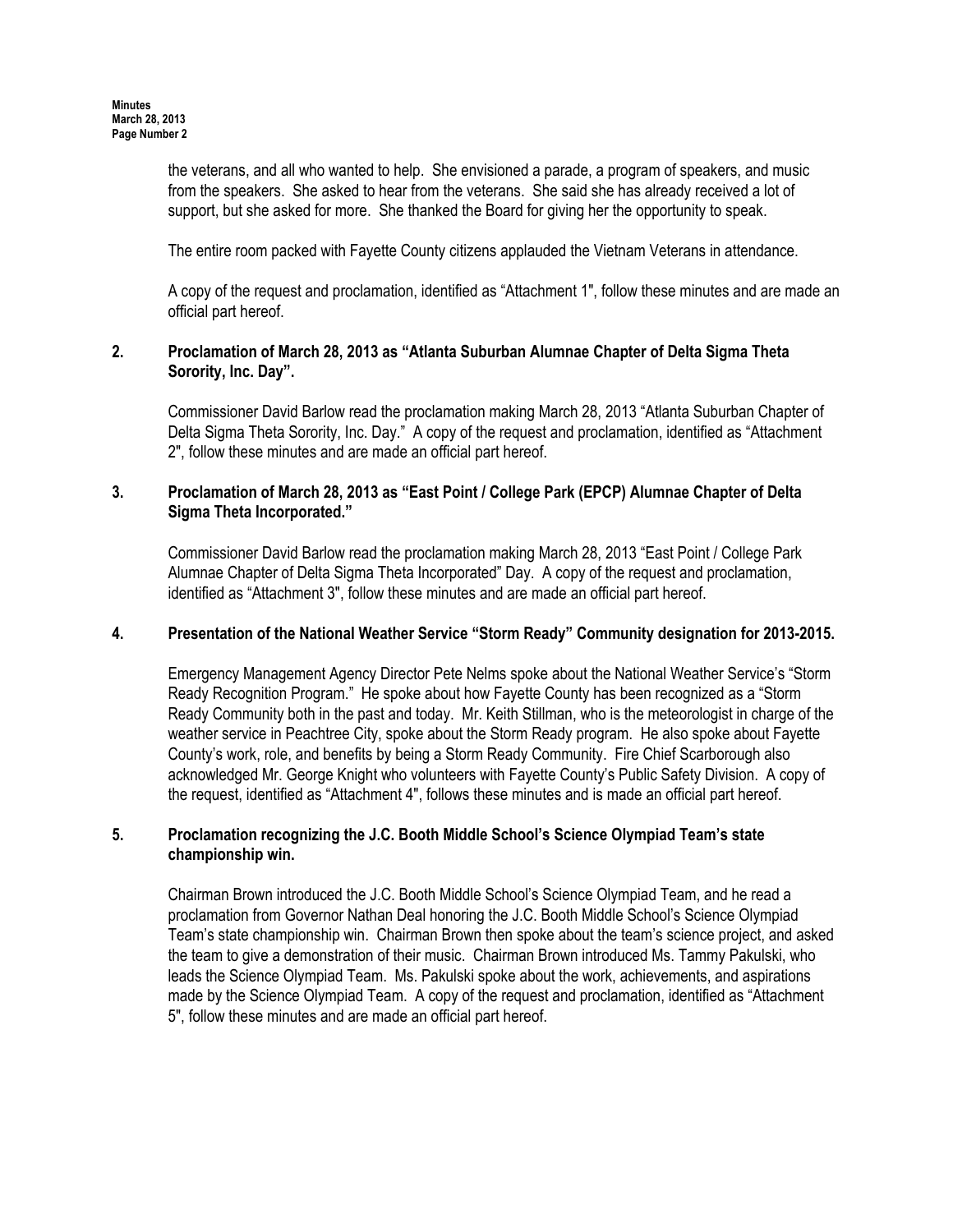#### PUBLIC HEARING:

6. Consideration of Petition Number 1228-13, ARC Enterprises, LLLP, Sandy Creek Holdings, LLC & Fayette Property Holdings, LLC, Owner, and James I. Pace, Agent, request to rezone 288.5 acres from A-R and R-70 to G-B to develop a Media Production and Educational Campus, with said property located in Land Lots 10 & 11 and fronting on Veterans Parkway and Sandy Creek Road.

Community Development Director Pete Frisina read the Introduction to Public Hearings concerning the rules on how the public hearings would proceed. A copy of Introduction to Public Hearings, identified as "Attachment 6", follows these minutes and is made an official part hereof.

Mr. Jim Pace, representing Rivers Rock, LLC. introduced himself to the Board. Mr. Bill Foley, the architect planner for the project, presented a PowerPoint presentation while imploring for Petition Number 1228-13. Mr. Matt Forshee, President and CEO of the Fayette County Development Authority, spoke about the fiscal impact associated with Petition 1228-13. Mr. Jim Pace next spoke about how this opportunity came about for Fayette County. Mr. Len Gough said he spoke on behalf of landowners and the team members of Project Star Gate by asking for the Board of Commissioners unanimous support of Petition 1228-13. Mr. Gough then spoke about the implications Fayette County could experience with the unanimous support of the Board.

Chairman Brown asked Community Development Director Pete Frisina to read the seven conditions into the record, and Mr. Frisina did so. Chairman Brown asked the petitioners if they agreed to the conditions. Mr. Pace stated that the applicant would agree to all the conditions.

Chairman Brown opened the floor for those in opposition to Petition 1228-13.

Leslie Edwards: Ms. Leslie Edwards spoke in opposition to Petition 1228-13 stating that while she was largely in favor of the petition, she had concerns about how stormwater would affect property owners downstream of the site who live in close proximity to Whitewater Creek.

Dennis Chase: Mr. Chase spoke in opposition to Petition 1228-13 saying "If it sounds too good to be true, it probably is." He said this petition was as close to the definition of "spot-zoning" as possible, and that it would have a massive impact on zonings north, east, and south of the property. He added that the proposal did not fit into Fayette County's Comprehensive Land Use Plan. He said the citizens have already suffered enough from decisions of past Commission Boards since they already had to pay for Rivers Elementary School and the West Fayetteville Bypass. Mr. Chase asked the Board to impose two additional conditions. The first condition he proposed stated that if the development did not actually take place that the land would revert back to its original zoning. The second condition was that the applicant put a deed restriction on all of the wetlands and all of the property outside of the remaining Phase I, Phase II and Phase III areas, ensuring that it would never be developed.

Ginga Smithfield: Mrs. Smithfield spoke in opposition to Petition 1228-13 by pointing out how the homeowners along Phases I and II of the West Fayetteville Bypass have been affected by the construction of that road. She reminded the Board that one concern was that the road was built for the benefit of developers, and stated that now that Phase II is almost complete a development conglomerate is requesting 288.5 acres to be rezoned to General Business (G-B). She said that the Phase II homeowners are concerned about the future of their homes and neighborhoods, that the West Fayetteville Bypass was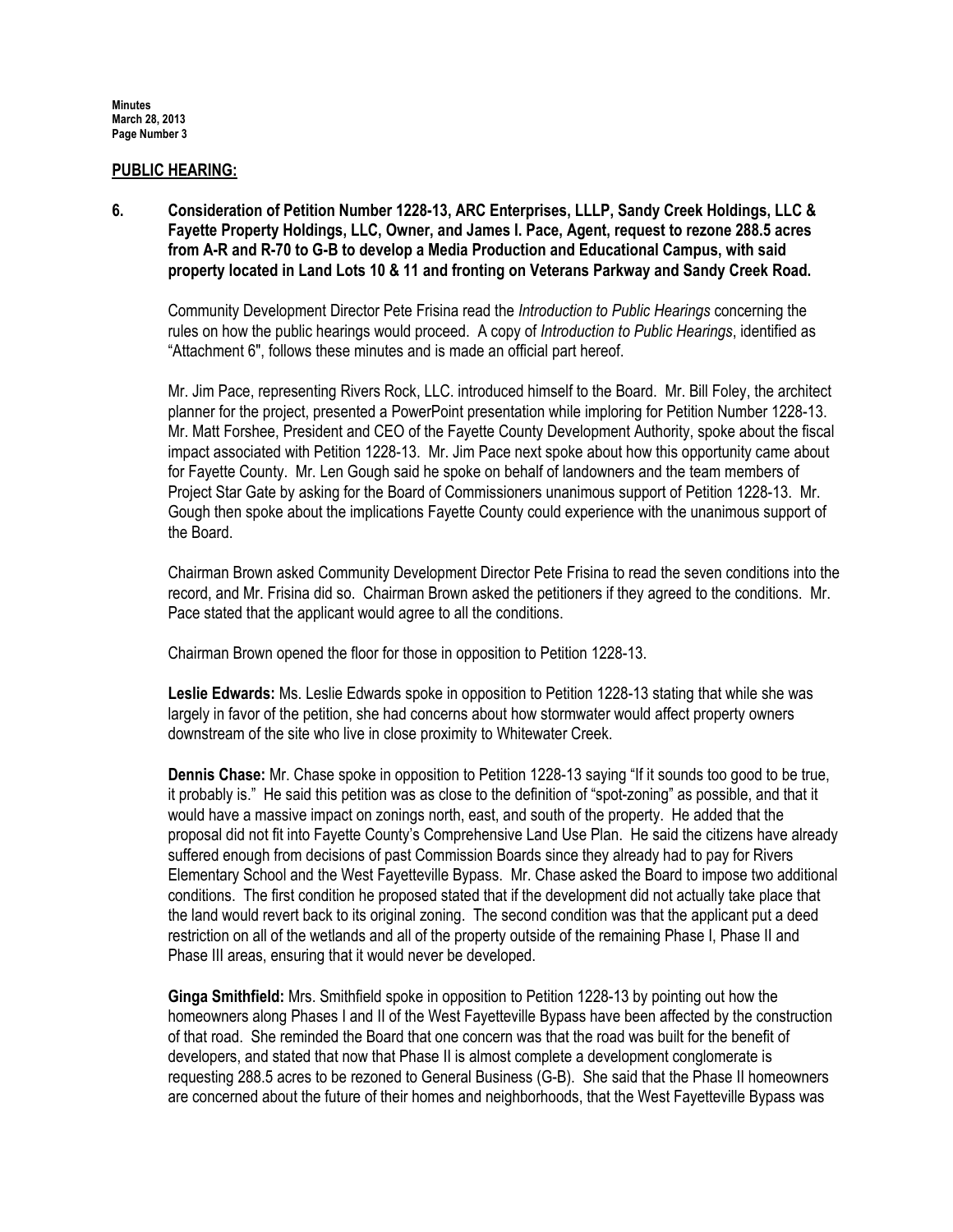constructed without regard to Fayette County's Land Use Plan, and that the homeowners were extremely concerned that precedence would be set by rezoning the land. She said the homeowners would need assurance that changing the zoning, as requested, would not set precedence for other parcels along the parkway.

Lesley Rathburn: Ms. Rathburn spoke in opposition to Petition 228-13. She was concerned about the traffic implications for Sandy Creek Road, saying she did not see how there would be no impact to traffic when a studio and ancillary businesses coming to Fayette County. She told the Board that she moved to metropolitan Atlanta from Phoenix, Arizona in 2003, and that she chose to live in Fayette County since it had a Land Use Plan. She said she bought properties in Fayette County since it would provide controlled growth. She stated that she knew about the economic challenges, and she thanked Mr. Chase for his comments. In closing, Ms. Rathburn said she was disturbed that many people who live in the area do not know about the project and about residual effects associated with rezoning the property. She also commented on the "boorish" look that Pinewood Studios has at other locations.

Tom Waller: Mr. Waller spoke in opposition to Petition 1228-13. He thanked the Rivers family for keeping up their property saying Mr. Charles Rivers would be proud. He was concerned since Sandy Creek Road has an 80-foot right-of-way and Veterans Parkway as a 150-foot right-of-way. He said the roads should not be treated as equal when berms are considered, and he recommended that Sandy Creek Road needed to be wider to compensate for the loss of space and depth. He pointed out that no one had presented a traffic study, and that traffic impacts should be considered before "thousands of vehicles and heavy trucks" were put onto Sandy Creek Road and Veterans Parkway.

Chairman Brown opened the floor for those in support of Petition 1228-13

Bob Ross: Mr. Ross spoke in favor of Petition 1228-13. He stated that this project would benefit Fayette County both economically and by putting another signature to Fayette County. He liked the idea that the proposal would not produce smoke, did not have the potential for hazardous materials, and would be selfcontained. He pointed out that the Riverwood Studios and its ancillary business in Senoia, Georgia do not leave a significant footprint. He acknowledged that there is risk involved with this proposal, but it was up to the elected officials to be mindful of the situation. He added that he did not anticipate that approving this request would set precedence for other rezonings, and he did not believe there would be a major traffic increase. He closed saying he thought this opportunity would provide a greater job base for Fayette County.

Yul Brynner: Mr. Brynner spoke in favor of Petition 1228-13. He said he lived in Fayette County most of his life and that he recently graduated from Clayton State University. He thought this petition would present an opportunity for people like him, and that the educational portion of this request was "monumental" since it would help expose the great lane in Fayetteville and its surround jurisdictions. He said he was a film student and that he would love to be able to wake up each day and be able to go next door to work. He said Fayette County could grow more and move "because of the things we are daring to do and daring to try". He thought this petition would present a good investment into Fayette County's future for those students who will want to do the work without having to leave for Hollywood or elsewhere.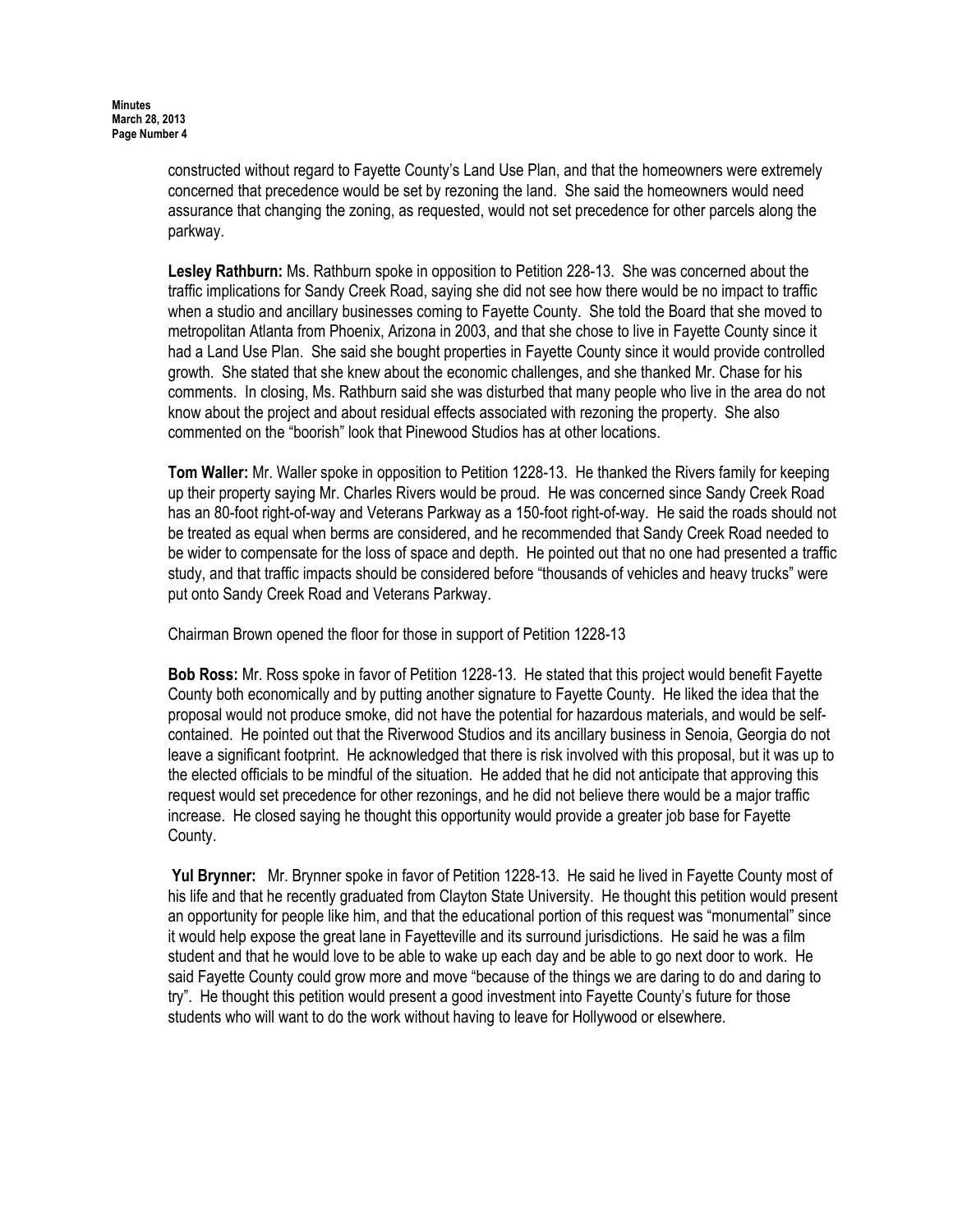Robert Torbush: Mr. Torbush spoke in favor of Petition 1228-13. He said that he attended one of the oldest churches in Fayette County. He said the church was close to closing its doors for good, but that the movie industry helped save it. He said the church, now, is not growing a lot, and it is not declining. He spoke about the capital improvements made at the church, and how the movie industry saved the church.

Gene Bell: Mr. Bell spoke in favor of Petition 1228-13. He "seconded" Mr. Ross' comments. He said that, due to his age, he would never need another job again before he referred to former President Bill Clinton's campaign quote: "It's the economy, stupid". He said if Fayette County does not keep in mind that the young people cannot work and cannot survive and cannot afford to go to college or pay their bills, then all of the other concerns really amounted to selfishness. He said the county needed to put its young people first, and if growth is stopped than it really would hurt the economy.

Derryl Anderson: Ms. Anderson spoke in favor of Petition 1228-13. She said that she had noticed Fayette County did not expand as rapidly as it could because there has been controlled growth over the y ears. She said the County needed a mechanism to bring in jobs, and this petition provided that mechanism. She said Fayette County was a wonderful county, but it needed to think about its future and its children.

Tom Lamb: Mr. Lamb spoke in favor of Petition 1228-13. He said his property faced the potential movie studio, and that he had three other homes that also faced the movie studio. He said he strongly favored the petition since it would bring economic growth and would keep kids in Fayette County. He closed by asking the Board to vote for the petition.

Rebuttal to Citizens Expressing Opposition to Petition 1228-13: Mr. Jim Pace spoke in rebuttal about the concerns that were addressed pertaining to watershed maintenance, about preserving the wetlands and traffic concerns

Seeing no other speakers, Chairman Brown called the Public Hearing to a close.

Commissioner Barlow: Commissioner Barlow spoke in favor of Petition 1228-13, saying it presented an opportunity that Fayette County would applaud for years to come. He also spoke about how the Fayette County Board of Commissioners were a part of a move of God over the last several years, and he singled out Sheriff Barry Babb, County Administrator Steve Rapson, and Interim County Attorney Dennis Davenport as indicators of God's movement throughout the county. Commissioner Barlow suggested that the movie studio would ignite the economic base of Fayette County like something that has never been "foreseen". He spoke about Mr. Chase's concerns, saying that while there was merit to them, he felt the good far outweighed the difficult and unusual circumstances. He added that he would do his upmost to take care of each individual taxpayer in Fayette County, and he repeated that Mr. Pace was making a proposal that would be applauded in Fayette County for years to come. After making a verbal gaffe, he closed his statement saying he felt Petition 1228-13 offered the biggest economic boon in the history of Fayette County.

Chairman Brown moved to approve Petition Number 1228-13 with all the seven (7) conditions that have been read into the record. Commissioners Ognio and Barlow seconded the motion.

Commissioner Ognio: Commissioner Ognio stated that the Board needed to bear in mind the zoning around the request. He hoped that the Board would receive citizens' input from "anything that comes up on this issue." He added that he did not want the area to grow into a city, but he thought it would be a good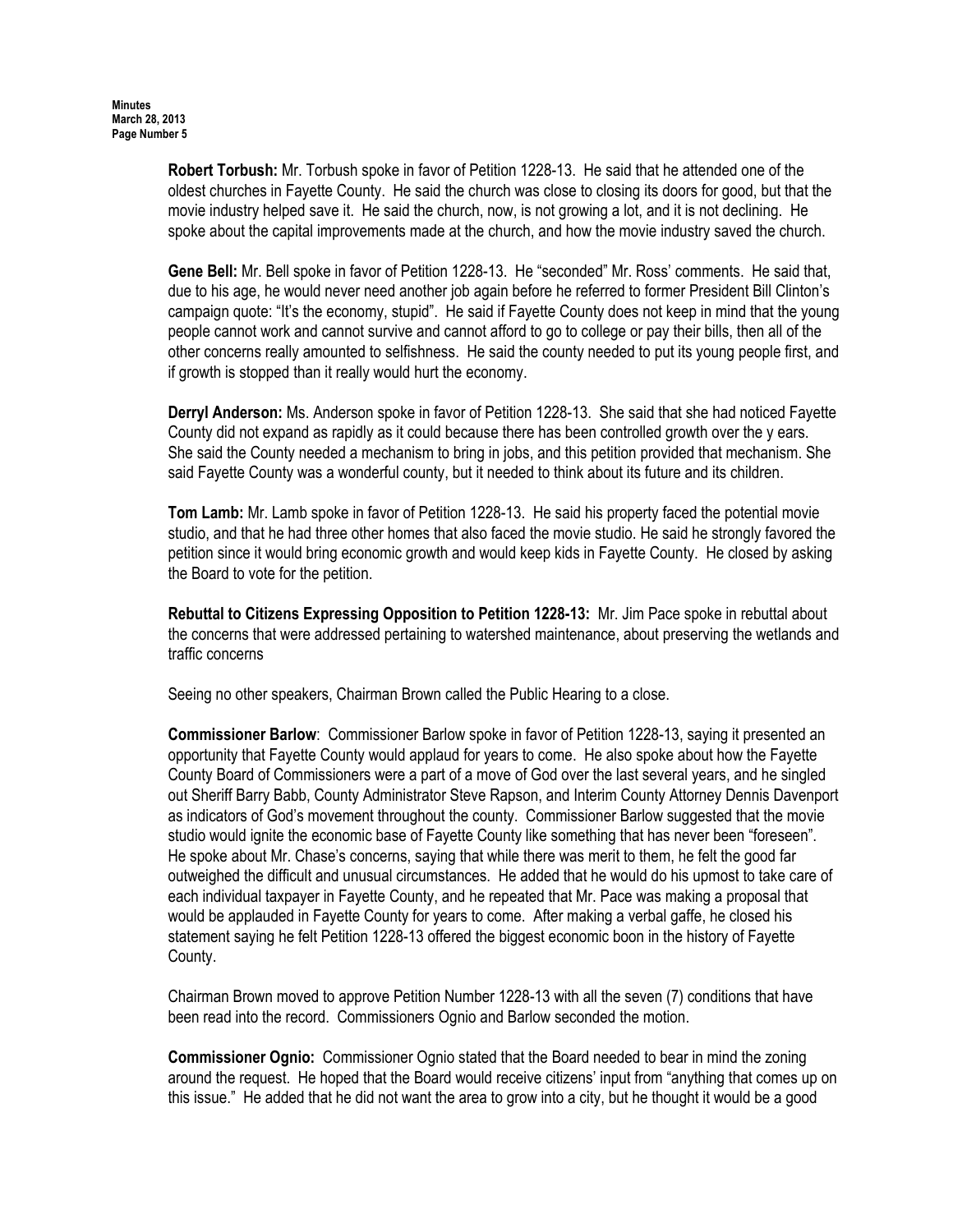development for Fayette County. He asked for due diligence be taken so that the proposed use would fit the area. He closed his statement saying he looked forward to seeing what the development would do for Fayette County.

**Commissioner McCarty:** Commissioner McCarty informed the audience that the Fayette County Land Use Plan, which has been in the county "for quite some time and which has varied a little from time to time", did not take into account considerations such as the recession, the loss of the younger population, and recent school problems. He said he was concerned about Fayette County's tax base, and he explained that while he did not like to see Fayette County's taxes increase he saw the current and potential future stresses in the County's budget. He reminded everyone that he had retired from the broadcasting industry, that he knew how the industry worked, and that he saw this potential as one of the biggest boons in Fayette County. He closed by thanking the applicants for choosing Fayette County.

Commissioner Oddo: Commissioner Oddo said he had listened to the concerns, and he stated that the concerns were valid, especially when they come from people who are in close proximity to the project. He said he had reviewed the presentation, and that he knew the quality of work that the Pinewood Studios has done. He explained his belief that the studios were striving and trying to maintain the look of Fayette County. He added that the situation was like an engine under the hood of the car that, while unseen, makes the car go. He told the audience that Fayette County needed a little "pep" and that the studio would provide an excellent engine. He thought Fayette County would be very happy, and he questioned how many people would drive by the studios and not even notice it since it would blend in while making the County go forward. He maintained that the Board would have to provide some oversight but he also acknowledged that providing oversight was one of the reasons the Board was elected into office. He thought that the County had excellent partners in Pinewood Studios and Group Six. He added that Fayette County was taking a difficult situation and doing something "very terrific" with it in that area. He said Petition 1228-13 provided so many good points that it was difficult not to support it.

Chairman Brown: Chairman Brown agreed that the West Fayetteville Bypass was probably the most controversial road in Fayette County. He said he knew many of the people who lived along the road, that he heard their emotions and saw their agony as property was taken away. He said he understood where the homeowners were, and he thought the homeowners knew that. He mentioned that when the paving on the West Fayetteville Bypass is completed, the County would look at how to enhance its landscaping to help those who live along the road in an effort to make a better situation than what they currently have.

Chairman Brown pointed out that several opponents referred to the Fayette County Land Use Plan. He agreed that there was a plan for the area, explained that he detested the plan since it called for more residential houses and retail properties; and added that Fayetteville, Peachtree City, and Fayette County did not need more retail areas. He reminded those in attendance that, currently, many of the retail areas are at 40% to 50% capacity, and that retail businesses needed people who would patronize them. He stated that the residential plans would also suck the tax dollars out of county government by bogging down county services without replenishing funds. He suggested this would have a negative impact on Fayette County, and that he relayed his concerns to the Economic Development Authority and to the City of Fayetteville's Mayor and City Manager. He reported that those he expressed his concerns replied that he had merit to his argument. He said three or four days after he expressed his concerns, Pinewood Studios came to Peachtree City, was shown the land under consideration, and said "That's perfect."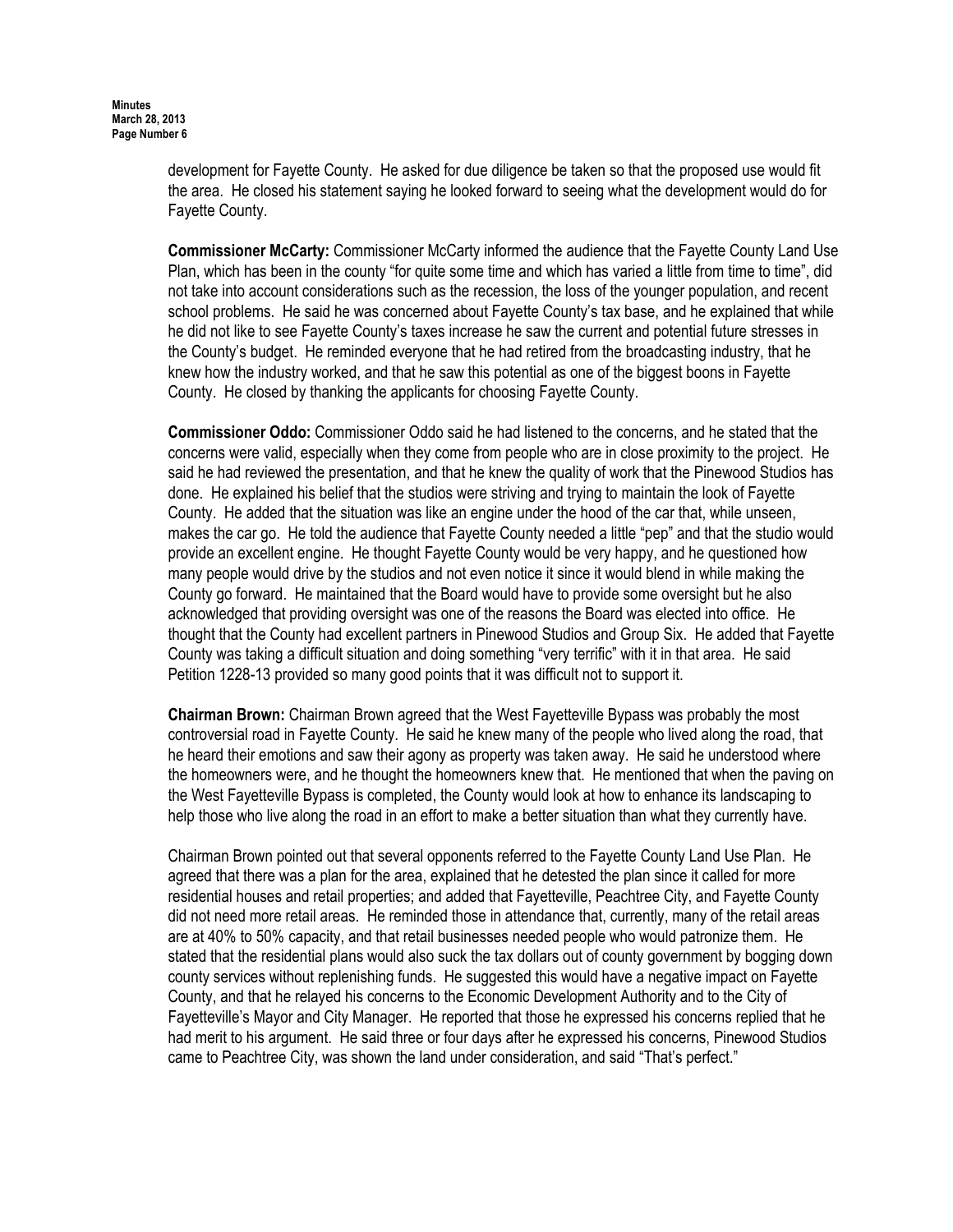Chairman Brown informed everyone that Pinewood Studios has facilities in Berlin, Germany, and that those facilities look very institutionalized since Berlin is a very institutionalized city. He said Pinewood Studios tries to build to the character of their communities and that they have made a commitment to Fayette County's rural flavor. He added that the Board of Commissioners is also watching the situation closely. He pointed out that Fayette County has a great relationship with the City of Fayetteville, and that while the County was "working as the driver eventually the County will turn the project over to the City of Fayetteville" since the city has sewer capacity.

Chairman Brown pointed out how the Drop Dead Diva series is filmed less than a mile from his house, and that one thing he does not like about it is all the trucks driving in from Louisiana to the filming location bringing people to staff the lighting crews, to cater food, and to provide logistics for the show. He suggested that the reason the trucks were coming from Louisiana was because the type of skilled labor required to film the shows was not available in Georgia, Metropolitan Atlanta, or Fayette County. He said the "gift from God" was that Clayton State University, at no expense to the taxpayers and without a dime of incentive money, would train Fayette County's young people who come up through the County's high schools. He added that this opportunity would also give unemployed adults the ability to retrain since the factory and manufacturing jobs have either closed down or no longer exist. He added that the jobs would pay attractive union wages. He reminded the audience that Pinewood Studios has been in business for eighty years. He added that half the people in the county, if they were sitting in his chair, would have "given their right arms to have them land in their county", and that Pinewood Studios "fell in our lap".

Chairman Brown said he spoke in detail about this opportunity because he wanted the homeowners along the West Fayetteville Bypass to know that the pain that they felt was understood, but that the County was trying to turn lemons into lemonade. He quickly reiterated some earlier points before saying that the movie production industry was almost recession proof and that it had actually boomed during the recession. Chairman Brown then told a story of a young woman named Tara, and how she found her niche working as the Director's Assistant for Drop Dead Diva. He said her story spoke wonders to him. He promised that the county government would do its due diligence, that it would work arm in arm with the City of Fayetteville, and that Fayette County would have something it could be proud of. Chairman Brown then called question.

The motion to pass Petition 1228-13 with all the seven (7) conditions that have been read into the record passed unanimously. A copy of the request and the seven (7) conditions read into the record, identified as "Attachment 7", follows these minutes and is made an official part hereof.

# RECESS:

Chairman Brown called for a brief recess. The Board recessed at 9:36 p.m. and resumed its meeting at 9:41 p.m.

7. Consideration of staff's request to adopt Resolution 2013-06 pertaining to the "Fayette County 2012 Annual Report on Fire Services Impact Fees, including Comprehensive Plan Amendments for Updates to the Capital Improvements Element and Short-Term Work Program (FY2013-FY2017)", and authorization to transmit said document to the Atlanta Regional Commission.

Community Development Director Pete Frisina explained staff's request to adopt Resolution 2013-06 to the Board. The Board did not ask any questions. No one spoke in favor of or in opposition to Resolution 2013- 06.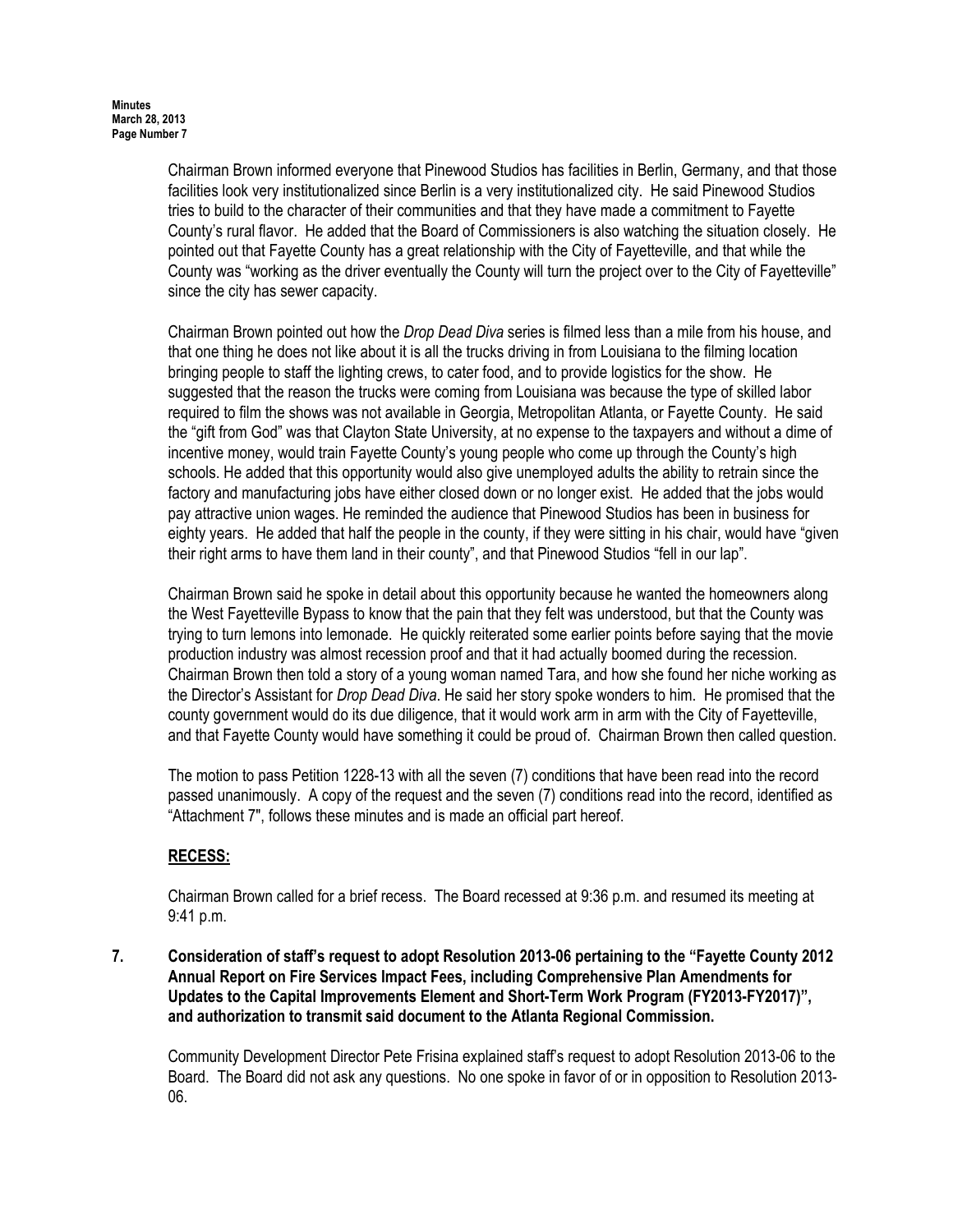Commissioner Oddo moved to accept staff's request to adopt Resolution 2013-06 pertaining to the "Fayette County 2012 Annual Report on Fire Services Impact Fees, including Comprehensive Plan Amendments for Updates to the Capital Improvements Element and Short-Term Work Program (FY2013-FY2017)", and authorization to transmit said document to the Atlanta Regional Commission. Commissioners Barlow and Ognio seconded the motion. No discussion followed. The motion passed unanimously. A copy of the request and Resolution 2013-06, identified as "Attachment 8", follow these minutes and is made an official part hereof.

# PUBLIC COMMENT:

Warren Oddo: Mr. Oddo said televising the meeting was a good and positive step, and he said the next step was to stream the meeting on the internet where polling could also be enabled. He thought the topics addressed at this meeting were ideal for registered tax payers to provide their input to the Board.

Tom Waller: Mr. Waller commented that in other Commission meeting, the speaker is shown, via the cameras, on the televisions in the room. He asked why the speakers were not shown during this meeting. Chairman Brown commented that the issue was being addressed, and he apologized on behalf of the County for the small televisions in the room. He said the county was working on getting a larger screen so that the people could easily see and pick out every individual facet of a presented document.

Frank Gardner: Mr. Gardner said his first experience coming to a County meeting was during the Stormwater Town Hall Meetings. He said he wanted to see the Stormwater Management Department placed under the Public Works Division to ensure fair rates. He stated that each of the Stormwater Town Hall Meetings had a different proposal on how to have a fair stormwater fee. He suggested that there was not a fair way to issue fees, but that the closest way to be fair was to put them on a "tax basis". He also spoke about the floating docks at Lake Horton. He said staff followed up on his comments made at a previous meeting, and they invited him to the Water Committee meeting. He thanked the Water Committee for taking their time to listen to him. He felt the Water Committee was listening to him and that there would be work in an effort to improve the launch boats at Lake Horton. Chairman Brown replied that Mr. Gardner was "putting his feet where his mouth is" by keeping his word to come to the meetings, and by attending the Water Committee's meeting and by offering to help out.

Dennis Chase: Mr. Chase pointed out that Consent Agenda Item 13 referred to bacteria testing, and he asked the Board to get clarification about what kind of bacteria would be tested and where the testing would take place.

# CONSENT AGENDA:

Chairman Brown asked for Items 8, 13, and 17 to be removed from the Consent Agenda. Commissioner Ognio asked for Item 11 to be removed from the Consent Agenda. Commissioner Barlow asked for Item 9 to be removed from the Consent Agenda.

Commissioner Oddo moved to approve Consent Agenda Items 10, 12, 14, 15 and 16. Commissioner Barlow seconded the motion. No discussion followed. The motion passed unanimously.

# 8. Approval to abolish twenty-one (21) vacant positions associated with the ERIP action plan.

Chairman Brown said he did not want to take this issue lightly for County Administrator Steve Rapson. He said this request was part of the process that Fayette County was working on to provide balanced budgets and to end deficit spending. He reminded the audience that the Board committed to the citizens to take the necessary steps to curb spending and expenditures and to make the revenues meet the expenditures. He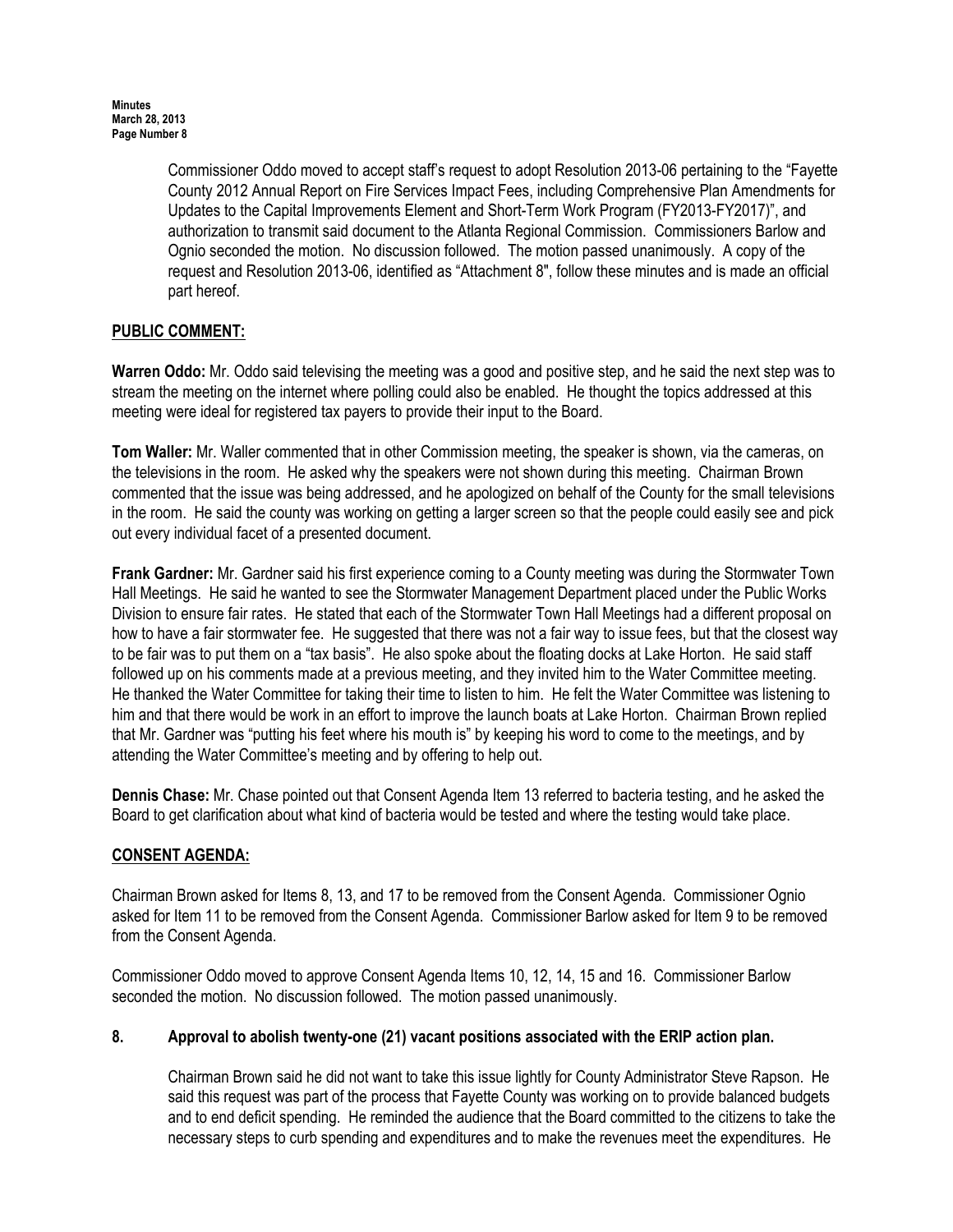informed everyone that Mr. Rapson has done an outstanding job by sifting line-by-line through the budget, and in doing so by taking jobs out of the system. He understood that the work came with a price and created concern among some departments, and added that the Board did not take the effort lightly. He thanked Mr. Rapson for his hard work, said the County was keeping promises previously made with the ERIP initiative, and said this effort brought those promises to fruition.

County Administrator Rapson thanked Chairman Brown for his comments but added that he has an entire staff and department heads that support the effort.

Chairman Brown moved to approve Consent Agenda Item 8. Commissioner McCarty seconded the motion. No discussion followed. The motion passed unanimously. A copy of the request, identified as "Attachment 9", follows these minutes and is made an official part hereof.

# 9. Approval of request from FACTOR Fayette Family Connection for Fayette County to serve as the fiscal agent for the Family Connection State Grant for the period of July 1, 2013 through June 30, 2014, and authorization for the Chairman to sign the Designation and Acceptance Agreement.

Commissioner Barlow said he had the privilege of attending several FACTOR Fayette meetings, that he met Ms. Dawn Oparah and Beck Smith at the meetings, and that he has had the privilege of seeing how the collaborative brings the 501(c)(3)s together to serve Fayette County's less fortunate. He said FACTOR Fayette is a "vehicle" that gives incentive to Fayette County's poor and needy to continue on. He said this collaborative of non-profit organizations was one of the finest he had the opportunity to work with, and he said Ms. Becky Smith was to be applauded for her work.

Chief Financial Officer Mary Holland told the Board that the request was to serve as the fiscal agent for the grant used to fund FACTOR Fayette, and she recommended that Fayette County take on the responsibility. She added that she had worked along Ms. Smith and that the County was ready for the responsibility.

Commissioner Barlow moved to approve Fayette County to serve as the Fiscal Year 2014 fiscal agent for the Family Connection State Grant awarded to the FACTOR Fayette, and for the Chairman to sign the Designation and Acceptance Agreement. Commissioner McCarty seconded the motion. No discussion followed. The motion passed unanimously.

County Administrator Steve Rapson said this was a good example of the county collaborating with the Fayette County Board of Education who has actually done this work for ten years before the County took over the fiscal agent responsibility. A copy of the request, identified as "Attachment 10", follows these minutes and is made an official part hereof.

- 10. Consideration of the Sheriff's request to approve a list of Fayette County roadways for speed detection devices. A copy of the request, identified as "Attachment 11", follows these minutes and is made an official part hereof.
- 11. Approval of the Water Committee's recommendation to request the Department of Transportation to relocate the Water System's water line for the Highway 54 expansion through the DOT's bid process when they bid the road work, and approval for the Water System to reimburse the Department of Transportation for the water line relocation.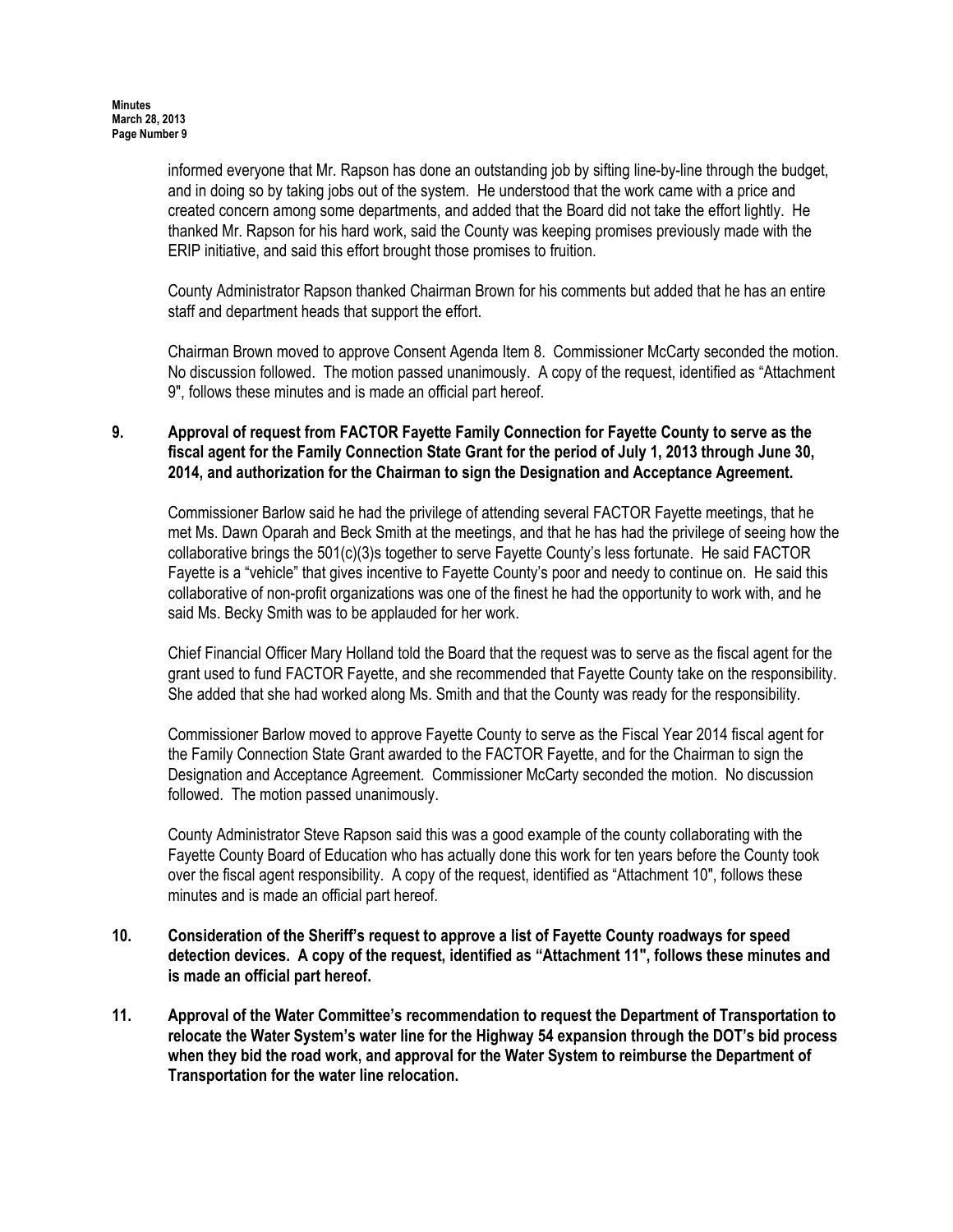Commissioner Ognio said he agreed with the recommendation, but he said the only issue that he had with it was that it looked open-ended. He said he did not want this to be open-ended, so he wanted to insert a \$700,000 not-to-exceed amount into the recommendation. Water System Director Tony Parrott stated he had no problem with the not-to-exceed amount, and he reminded the Board that, irrespective of the bid amount, the Board of Commissioners would have to approve a contract with the Georgia Department of Transportation (GDOT) in order to do the work.

Commissioner Ognio moved to approve the Water Committee's recommendation to request the Department of Transportation to relocate the Water System's water line for the Highway 54 expansion through the DOT's bid process when they bid the road work, and approval of the Water System to reimburse the Department of Transportation for the water line relocation with a not-to-exceed of \$700,000.00. Commissioner Barlow seconded the motion. No discussion followed. The motion passed unanimously. A copy of the request, identified as "Attachment 12", follows these minutes and are made an official part hereof.

- 12 Approval of staff's recommendation to award RFP #870- Repairs to Lake Peachtree Pump Station to Intercontinental Commercial Services, Inc. for painting and repairs to Lake Peachtree Pump Station at a cost of \$27,300.00 and for painting the walkway for an additional \$2,300, at an aggregate cost of \$29,600.00, and authorization for the Chairman to sign the contract. A copy of the request, identified as "Attachment 13", follows these minutes and is made an official part hereof.
- 13. Approval of staff's recommendation to approve a Memorandum of Understanding between Fayette County and the City of Fayetteville for bacteria testing, and authorization for the Chairman to sign said memorandum.

Water System Director Tony Parrott informed the Board that the City of Fayetteville once operated a water plant with a laboratory, and that the city once employed a certified lab analyst. He said that since that the city has downsized and is not running the water plant that it has been using a private firm to do their samplings. He reported that Fayette County's laboratory is State-Certified and that it runs samples daily. He said the Water System has proposed to run bacteria testing for the city at a set price.

Commissioner Ognio moved to approve staff's recommendation to approve a Memorandum of Understanding between Fayette County and the City of Fayetteville for bacteria testing, and authorization for the Chairman to sign said memorandum. Commissioner McCarty seconded the motion.

Chairman Brown said one thing that was being seen very clearly in today's meeting is that in, in this bad economy, everyone is having to make cuts and having to look at consolidating or eliminating services. He said this was a way that the County was able to help the City of Fayetteville with a situation where they have had to make cuts. He said the County would continue to work in that direction, and that the collaboration has been very strong whether FACTOR Fayette or the City of Fayetteville are considered.

The motion to approve staff's recommendation to approve a Memorandum of Understanding between Fayette County and the City of Fayetteville for bacteria testing, and authorization for the Chairman to sign said memorandum passed unanimously. A copy of the request and Memorandum of Understanding, identified as "Attachment 14", follows these minutes and is made an official part hereof.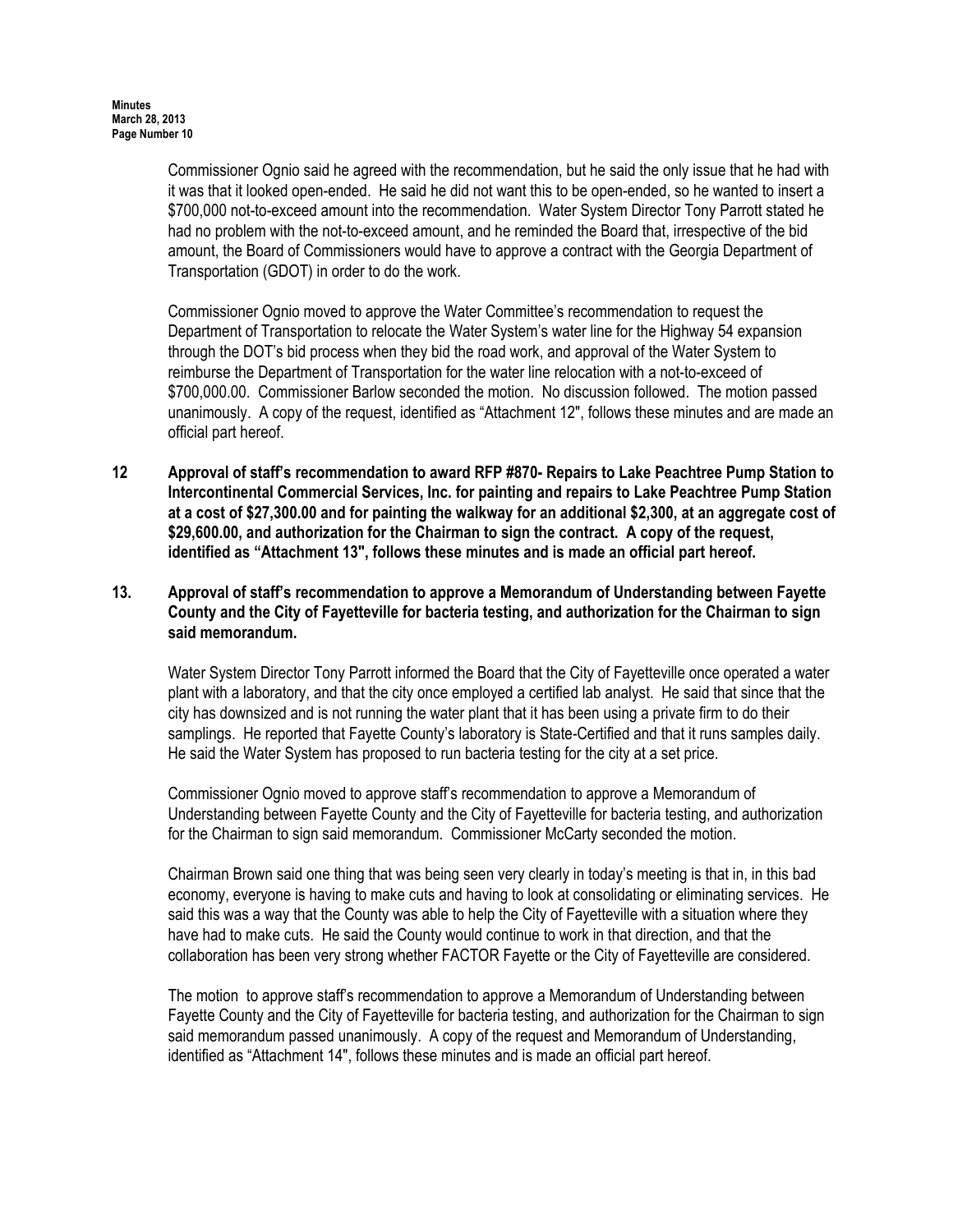- 14. Approval of the Water Committee's recommendation to approve a Variance in the Flood Easement of Lake McIntosh that authorizes the proposed existing deck additions to encroach in the County's flood easement and states that the County will be held harmless. A copy of the request, identified as "Attachment 15", follows these minutes and is made an official part hereof.
- 15. Approval of the Water Committee's recommendation to allow Fayetteville Main Street to insert a flyer in customers' water bills that are mailed in the month of May 2013. A copy of the request, identified as "Attachment 16", follows these minutes and is made an official part hereof.
- 16. Approval of the Water Committee's recommendation to allow Peachtree City Water and Sewerage Authority to insert a flyer in the customers' water bills during the months of October 2013 and March 2014. A copy of the request, identified as "Attachment 17", follows these minutes and is made an official part hereof.
- 17. Approval of the March 14, 2013 Board of Commissioners Meeting Minutes.

Chairman Brown said he wanted to make a change to the minutes. He moved that the last line on page 12 and the first line on page 13, which read "He mentioned that this would not be a cost that the county would bear, but that it would be a cost that City of Fayetteville would bear", be changed to "He mentioned that this would minimize the cost to the County". Commissioner McCarty seconded the motion. No discussion followed. The motion passed unanimously.

# OLD BUSINESS:

18. Consideration of Commissioner McCarty's nomination of Sharon Herbert to serve on the Fayette County Region Six Mental Health, Developmental Disabilities, and Addictive Diseases Regional Planning Board, contingent upon approval by the Region Six Mental Health Board, and for this three-year appointment to be determined by the Regional Planning Board's Commissioner.

Commissioner McCarty moved to approve Old Business Item 18. Commissioner Barlow seconded the motion. No discussion followed. The motion passed unanimously. A copy of the request, identified as "Attachment 18", follows these minutes and is made an official part hereof.

## NEW BUSINESS:

# 19. Consideration of Chairman Brown's recommendation to adopt Resolution 2013-10 supporting Home Rule for Metropolitan Atlanta's Counties and Cities.

Chairman Brown read Resolution 2013-10 into the record. The following is a copy of Resolution 2013-10: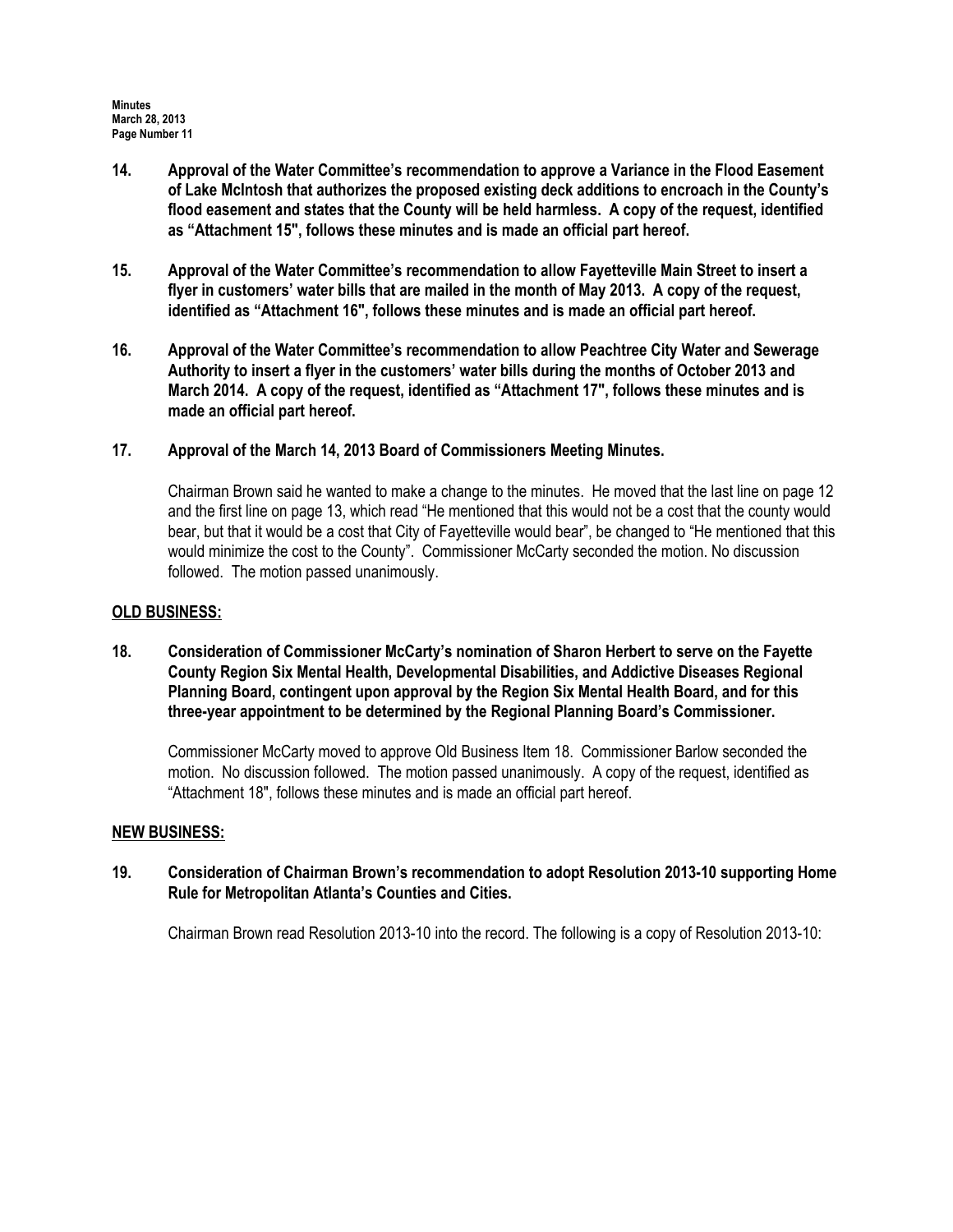### *County of Fayette; State of Georgia*

### *RESOLUTION 2013-10*

# *RESOLUTION OF REGIONAL SUPPORT FOR HOME RULE FOR METROPOLITAN ATLANTA'S COUNTIES AND CITIES*

- *WHEREAS, Fayette County is a recognized governmental entity, chartered by the State of Georgia; and*
- *WHEREAS, Fayette County is a member of the Atlanta Regional Commission which serves as the metropolitan planning organization, providing intergovernmental coordination for 10 counties; and*
- *WHEREAS, The Fayette County Board of Commissioners recognizes that "home rule" (self-government) is prescribed in the Georgia Constitution, authorizing counties to control their own ordinances and regulations that are consistent with the Georgia Constitution; and*
- *WHEREAS, For generations, local governments in the State of Georgia have maintained a good working relationship with the Georgia Legislature, utilizing local legislation as a tool to make substantive positive changes to local jurisdictions through state law with the consent of the local governments and their respective legislative delegations; and*
- *WHEREAS, The Fayette County Board of Commissioners is disappointed that the tool of local legislation is now being used a weapon against local governments, especially in metropolitan Atlanta; and*
- *WHEREAS, The Fayette County Board of Commissioners believes that local government is closest to the people and the most efficient and accountable form of government; and*
- *WHEREAS, The Fayette County Board of Commissioners believes that the citizens of the local jurisdictions should be the agent of change in counties and cities through public redress such as the ballot box and, if necessary, the courts; and*
- *WHEREAS, The Fayette County Board of Commissioners believes that the legislative actions affecting the structure of local governments without consent of the locally elected officials is wrong and has the potential to bring significant harm to the local taxpayers;*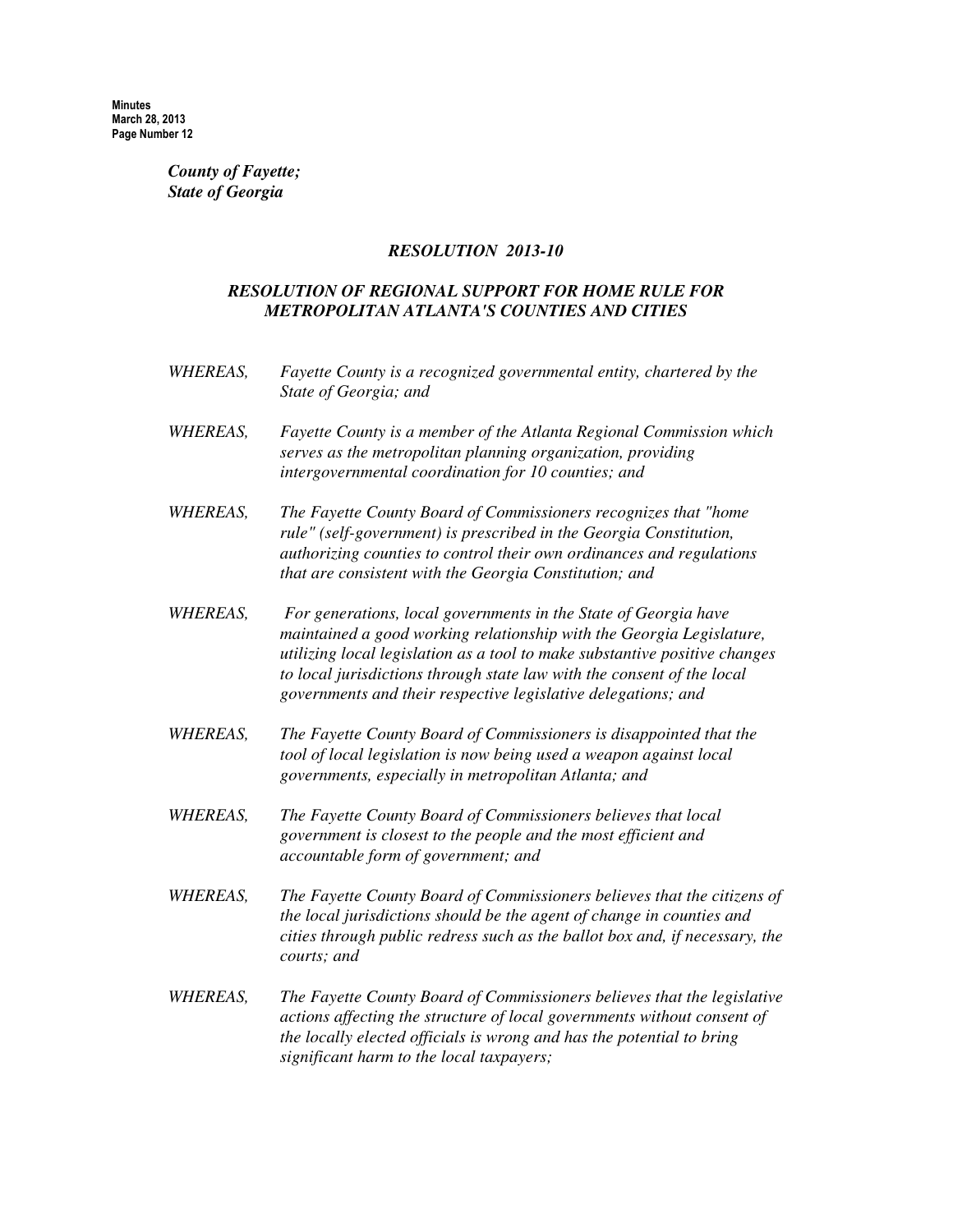*BE IT THEREFORE RESOLVED THAT the Board of Commissioners of Fayette County does hereby formally request to our Legislative Delegation and all members of the State Legislature that the practice of local legislation be reverted back to a process that benefits local counties and cities with the consent of the locally elected body. Be it further resolved, we formally request that our Legislative Delegation oppose or leave the chamber when bills are called for a vote that impede the governance of Fulton, Clayton and Henry Counties, observing that obstructing government closest to the people and disregarding home rule is not in the best interest of the State of Georgia.* 

*So resolved this 14th day of March 2013, by the*

# *BOARD OF COMMISSIONERS FAYETTE COUNTY, GEORGIA*

Chairman Brown said the reason the resolution was read into the record was because of what had been reported in the paper about Fulton County's Local Legislative Delegation, and because of what the Delegation was doing to Fulton County's government. He said the Fulton County Legislative Delegation was making radical changes without the consent of Fulton County government and in essence was trying to micro-manage Fulton County. He stated that once they Legislative Delegation gets accustomed to changing Fulton County, similar actions could affect Fayette County and other surrounding counties in the Atlanta area. He explained how Local Legislative Delegations have historically worked with county governments saying Local Legislation is a tool that is supposed to be used so that when counties request a change that there is an easy process to do so. He stated that the tools are being turned into bills without the consent of the governed, and that they are being used to ruin local government. He closed saying Fayette County stands beside Fulton County, Clayton County, and Henry County who have changes proposed against those counties.

Commissioner Barlow moved to approve Chairman Brown's recommendation to adopt Resolution 2013-10 supporting Home Rule for Metropolitan Atlanta's Counties and Cities. Commissioner Ognio seconded the motion. No discussion followed. The motion passed unanimously. A copy of the request and Resolution 2013-10, identified as "Attachment 19", follow these minutes and are made an official part hereof.

# 20. Consideration of the City of Peachtree City's request to annex a 4.36 acre lot located at 1975 SR 54 West, and to rezone said lot from C-C Conditional (Community-Commercial) to O-I (Office-Institutional).

Chairman Brown stated that the Board had a copy of an email from Mr. John Rorie of Peachtree City written Ms. Tameca White of Administrative staff, and that the subject was Annexation Notification. He said the email gave notification that the City of Peachtree City made changes that they have resubmitted the annexation request.

Chairman Brown moved that the Board take no action on this agenda item pending the re-submittal forms that the County will receive from the City of Peachtree City. Commissioner McCarty seconded the motion. No discussion followed. The motion passed unanimously. A copy of the request, identified as "Attachment 20", follows these minutes and is made an official part hereof.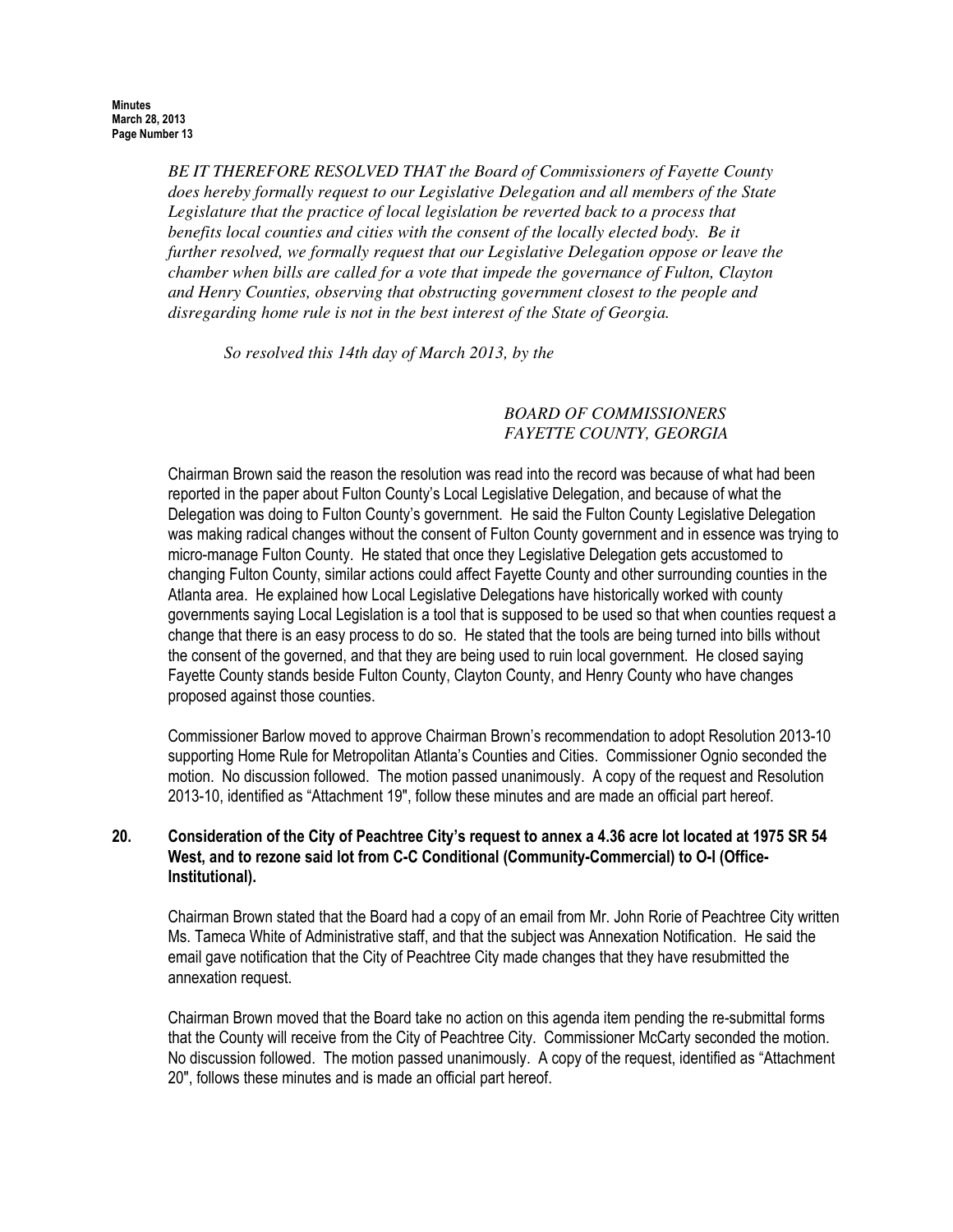# 21. Approval of proposed EMS ambulance fee adjustment recommendation.

Commander Steve Folden informed the Board that the last time Fayette County evaluated its EMS ambulance fees was in September 2006. He said that one year after that evaluation, Fayette County entered into an agreement with NRG (National Reimbursement Group) to do the billing for ambulance fees. He said that since that time there have been several economic factors that have driven the County to reconsider its billing schema, and to use a "step-wise fashion" as calls increase in acuity and in the nature of the treatments that are being provided. He told the Board that at the ALS-2 Level, the County is currently \$107.00 below Medicare allowable, meaning the County is leaving federal dollars on the table. He said Medicare prices have risen since 2003, and that staff believed this adjustment was a fair and balanced approach to recoup some of the money expended to provide services.

County Administrator Steve Rapson added that staff did a comparison with the municipalities around Fayette County who provide similar services in order to ensure that the County's fee adjustments are comparable to those jurisdictions.

Commissioner Barlow moved to approve the proposed EMS ambulance fee adjustment recommendation. Commissioner McCarty seconded the motion. No discussion followed. The motion passed unanimously. A copy of the request, identified as "Attachment 21", follows these minutes and is made an official part hereof.

# 22. Discussion in response questions concerning stormwater management as associated with the West Fayetteville Bypass.

Public Works Director Phil Mallon restated Mr. Dennis Chase's question as: "To what extent has the County satisfied the water quality permitting and stormwater management requirements that the county has for its own developers". He added that the County has partially fulfilled those requirements and gave an explanation to the Board. He explained that Fayette County is in full compliance with respect to its control measures during construction. He stated that staff would need greater guidance from the Board in how to come into full compliance with respect to post-construction activity and he apologized to Mr. Chase for since an answer to his question had not been promptly given.

Dennis Chase: Mr. Chase thanked Mr. Mallon for his answer. He also spoke about his concerns about "installing" major projects without taking stormwater into full consideration. He spoke about the impacts of stormwater on properties, and suggested new, innovative ways of offering stormwater protection and stormwater best management practices. A copy of the request, identified as "Attachment 22", follows these minutes and is made an official part hereof.

## ADMINISTRATOR'S REPORTS:

Intergovernmental Cooperation: County Administrator Steve Rapson commented that this agenda had items from the Fayette County Board of Education, Peachtree City, Peachtree City Water and Sewer Authority, as well as the City of Fayetteville. He said every time the County has to reach out to its neighboring cities, it is doing that as well as to the different authorities.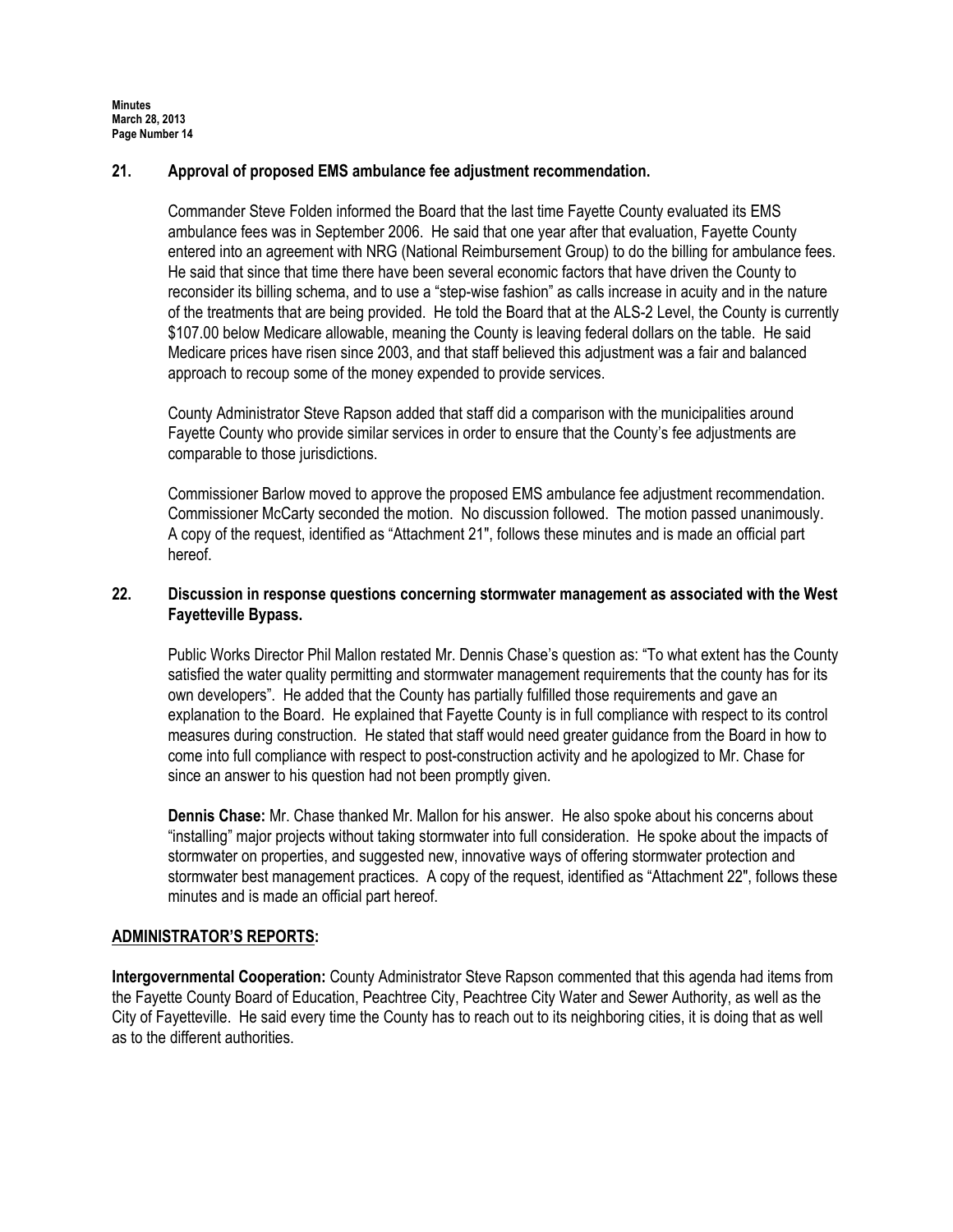Board of Commissioners Retreat: County Administrator Rapson reminded the Board that its upcoming Retreat would be held on April 5, 2013. He stated it would be held at New Hope Baptist Church, and that there would be no cost to the County since the church was allowing the use of their facilities for free.

Chairman Brown thanked New Hope Baptist Church for allowing the Board to get out of its building and maybe come up with new and creative ideas in a different setting.

# ATTORNEY'S REPORTS:

Three Items for Executive Session: Interim County Attorney Dennis Davenport reported that he had three items for Executive Session: one involving pending litigation, one involving land acquisition, and one for the review of Executive Session minutes from March 14, 2013.

# COMMISSIONERS' REPORTS:

Commissioner McCarty: Commissioner McCarty stated that what he saw at tonight's meeting really made him proud of Fayette County. He said the county has a great citizenry, that it has great staff, and this has been a really fun meeting for him. He said he had seen things in Fayette County that really made him proud.

Commissioner Barlow: Commissioner Barlow said he wanted to officially go on the record and give the caveat for his little mess up. He said if was in a court of law, he would tell the judge "Your Honor, I just misspoke." He asked for that to be reflected in the record. He added that this has been the most productive meeting that he has attended, and that he has attended meetings for over two years. He said this meeting was a historic meeting, and that tonight would be the start of something big. He thanked Commissioner Oddo for recognizing and having a proclamation for Vietnam Veterans. He added that he had no idea that Mr. Chase was a Vietnam Veteran, and that now they have something in common because they were brothers in the war effort in Vietnam. He said he appreciated Mr. Chase's service, and he appreciated Commissioner Oddo's efforts to recognize the veterans. He said was one of the people who was spit on, and that when he wore his uniform to church after returning home he was booed by people of his own church. He said he knew what it meant to be disrespected, and that now it is an honor to be a Vietnam Veteran. He thanked God that the nation now embraces its veterans and takes care of those who have been wounded in defense of the nation.

Commissioner Ognio: Commissioner Ognio said Mr. Mallon brought to his attention about a pipe under the unpaved part of the new West Fayetteville Bypass that there are issues with. He stated that the work for the pipe was contracted out, and he thought there needed to be a push to make the people that installed the problematic pipe to fix the problem. He did not want to chance the fact that the pipe would not settle any more. He hoped that Mr. Mallon would keep the Board in the loop and somehow the effort could be taken to correct the problem before the road is paved. County Administrator stated he would track the problem and get back to the Board with an answer.

Commissioner Oddo: Commissioner Oddo said the meetings were "going on a long time" and that there were some familiar faces out there who have attended all the meetings. He thanked those in the audience for coming. He appreciated the support of the Vietnam Veterans, and he said it was initiated by Ms. Allison Chambers. He suggested that if the Board could support her project that would be great. He said that he could not believe how returning veterans had been treated, that it was incomprehensible, and he was glad that the County could at least try to make amends now. He also wished everyone a Happy Easter and he hoped everyone enjoyed a tremendous and blessed holiday.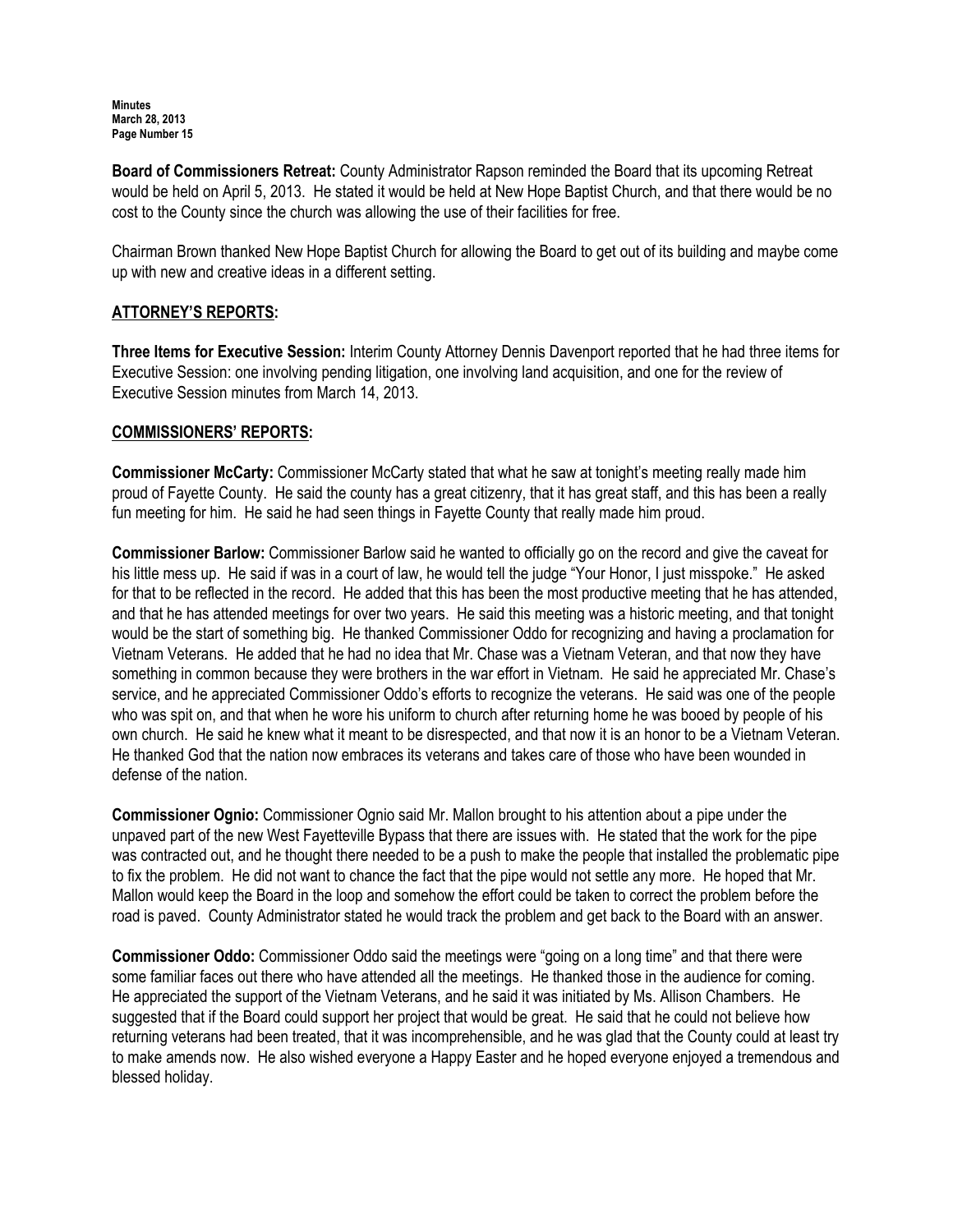Chairman Brown: Chairman Brown thanked Ms. Jan Horn who volunteered to work the camera for the meeting. He stated that she had done a lot of work leading up to being able to broadcast the meetings, and again thanked her for volunteering. Chairman Brown reminded everyone that the Board held its third and final Stormwater Town Hall Meeting, and that there is a lot of anger, anxiety, and mistrust related to the stormwater issues. He said there are a lot of people who have said "I've paid my taxes all these years, why haven't these problems been resolved" or "Why are they all coming forward now?" He said there is not a person on the board who would disagree with any of those comments. He said the Board is coming forward, owning a problem that is 40 years in the making, and is trying to address the problem and take care of it. He said that whatever solution the Board ends up with will have someone who will ultimately disagree with it since that is politics and that you cannot get 100% approval on anything. He asked the citizens to know that the Board was doing the very best it could to take a problem and try to resolve it in the most cost efficient and functional way possible. He pointed out that 90 percent of the ideas that were presented in the PowerPoint presentation came from the speakers and the citizens in the audience who offered suggestions. He said the Board was reviewing the citizen's comments, was looking for creative ideas, and was reviewing the possibility of using TSPLOST money. He said the County would try to ultimately resolve the problems, and that it would require the citizens working with the Board. He apologized on behalf of the County for getting to this point, and he hoped that everyone could work together to resolve it.

# EXECUTIVE SESSION:

Three Items for Executive Session: Chairman Brown moved to go into Executive Session related to one pending litigation, one land acquisition, and the minutes from the March 14, 2013 Executive Session meeting. Commissioner Barlow seconded the motion. No discussion followed. The motion passed unanimously.

The Board recessed into Executive Session at 10:26 p.m. and returned to Official Session at 11:27 p.m.

Reconvene into Official Meeting: Chairman Brown moved to reconvene back into Official Meeting. Commissioner McCarty seconded the motion. No discussion followed. The motion passed unanimously.

March 14, 2013 Executive Session Minutes: Chairman Brown moved to approve the March 14, 2013 Executive Session Minutes. Commissioners McCarty and Barlow seconded the motion. No discussion followed. The motion passed unanimously.

Executive Session Affidavit: Commissioner Ognio moved to authorize the Chairman to sign the Executive Session Affidavit. Commissioner Barlow seconded the motion. No discussion followed. The motion passed unanimously. A copy of the Executive Session Affidavit, identified as "Attachment 23", follows these minutes and is made an official part hereof.